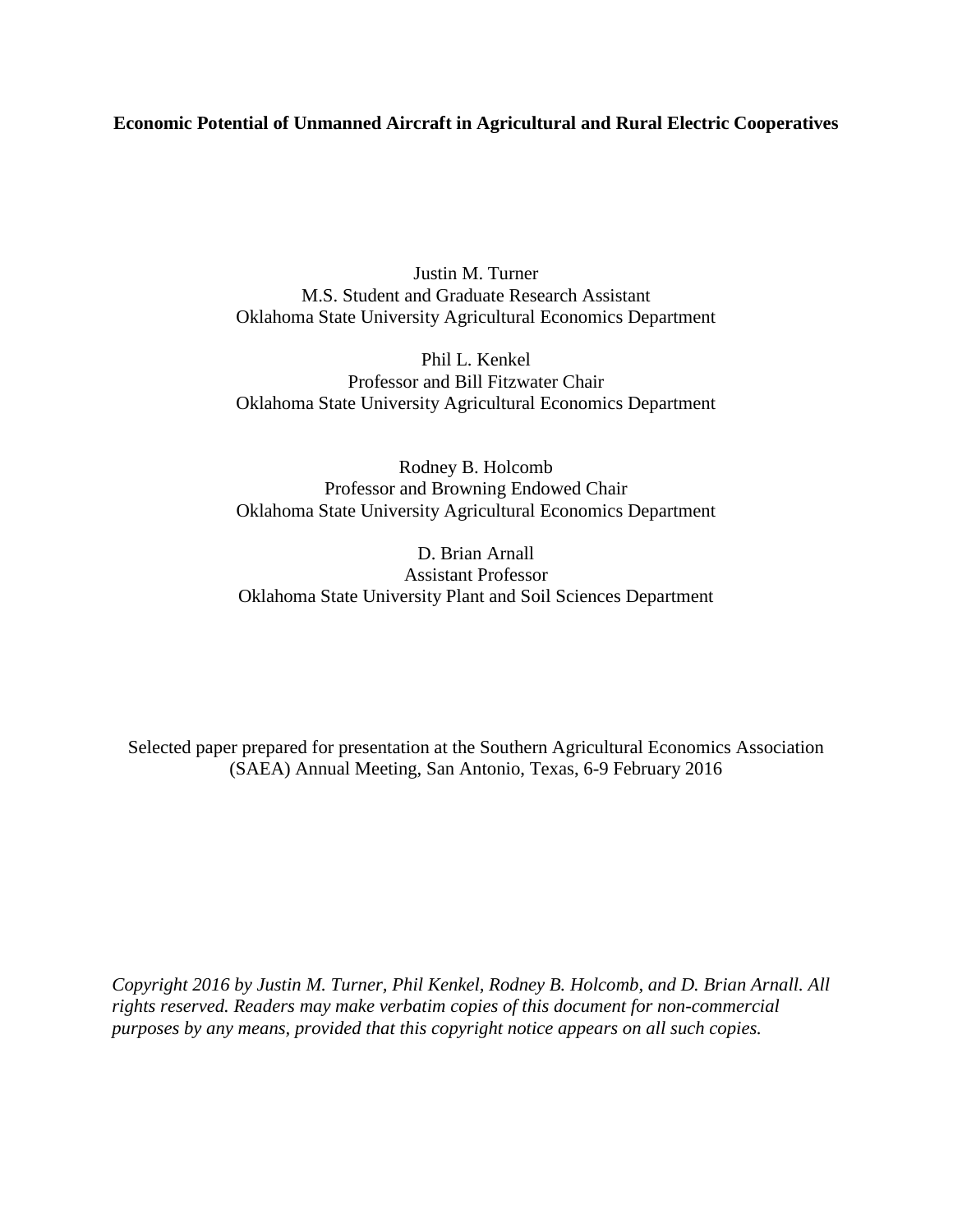# **Introduction**

The Association of Unmanned Vehicle Systems International (AUVSI) predicts that 80% of the United States' unmanned aerial vehicle (UAV), market will be in agriculture (2015). Leaders of agricultural cooperatives and rural electric cooperatives have noted this potential but are unsure as to how this technology could lead to cost savings or revenue growth.. Previous research indicates that UAVs also referred to as, unmanned aerial systems (UAS), could potentially be beneficial in completing routine tasks already performed by electric and agricultural cooperatives. Additionally, they could potentially provide services that cooperatives currently are not offering. The broad goal of this research is to investigate the economic feasibility of UAVs for farm supply and rural electric cooperatives.

### *Impact of the Cooperative Firm*

Agricultural cooperatives store, market, process and transport agricultural commodities and supply a wide range of inputs including feed, fertilizer, petroleum and crop protectants. Many farm supply cooperatives also provide services such as crop input application, soil testing and crop scouting. As of 2013, the United States Department of Agriculture (USDA) reported 2,186 agricultural cooperatives with over 2 million member-owners collectively generated over \$246.1 billion in gross business volume. (2014). In addition, those same cooperatives provided over 136,000 full-time jobs and 55,000 seasonal or temporary jobs in areas where employment may be limited (USDA 2014).

Rural Electric Cooperatives (RECs) own and maintain 2.5 million miles, or 42 percent, of the nation's electric distribution lines, while delivering 11 percent of the total kilowatt-hours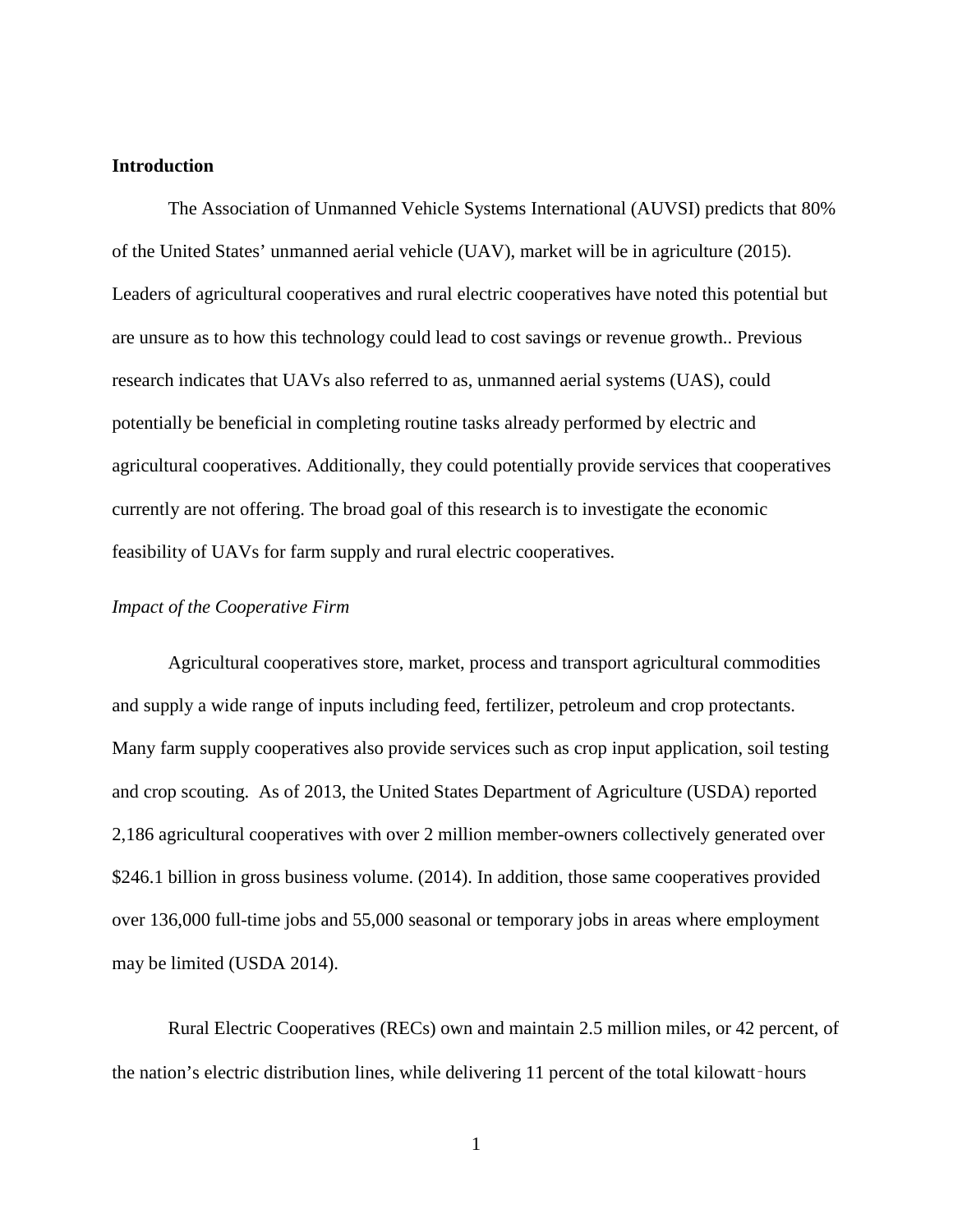sold in the U.S. each year. (NCERA 2014). The National Rural Electric Cooperative Association reports that over 900 rural electric cooperatives (RECs) employed more than 70,000 people (NRECA 2014) across the U.S. in 2014. Those 900 cooperatives serve an estimated 42 million people and 18.5 million different establishments, including both homes, businesses, and industrial locations. RECs generate a relative low average of \$15,000 in revenue per mile of line, compared to the much larger \$75,500 and \$113,000 per mile generated by IOUs and publicly owned firms, respectively (NRECA 2014). Much of this disparity can be attributed to the sparsely populated areas in which cooperatives often provide service and the low ratio of members per mile of line. Cooperatives average 7.4 customers (member-owners) per mile, compared to publicly owned utilities and IOUs at 48 and 34 customers per mile, respectively. Inherently, RECs face tighter profit margins as a result of the vast network and sparse population of their rural member/customer base. This poses challenges in efficiency, yet presents opportunities for research and improvement in areas such as UAVs. Because they service more sparsly populated rural areas, RECs are challenged to service and maintain their distribution infrastructure in a cost effective manner.

. Both farm supply and rural electric cooperatives are alert to potential technologies that would add value to their member-owners. Many farm supply cooperatives have adopted variable rate fertilizer application services and some are assisting members with precision agricultural data. Agricultural cooperatives operate as an extension of the farm firm. They are therefore interesting in technologies that either allow them to operate more efficiently or those that add value at the farm level. Rural electric cooperatives (RECs) are also continually interested in adopting new technologies. Historically, many of those investments have concentrated on improving service reliability and minimizing downtime of their expansive network. Many RECs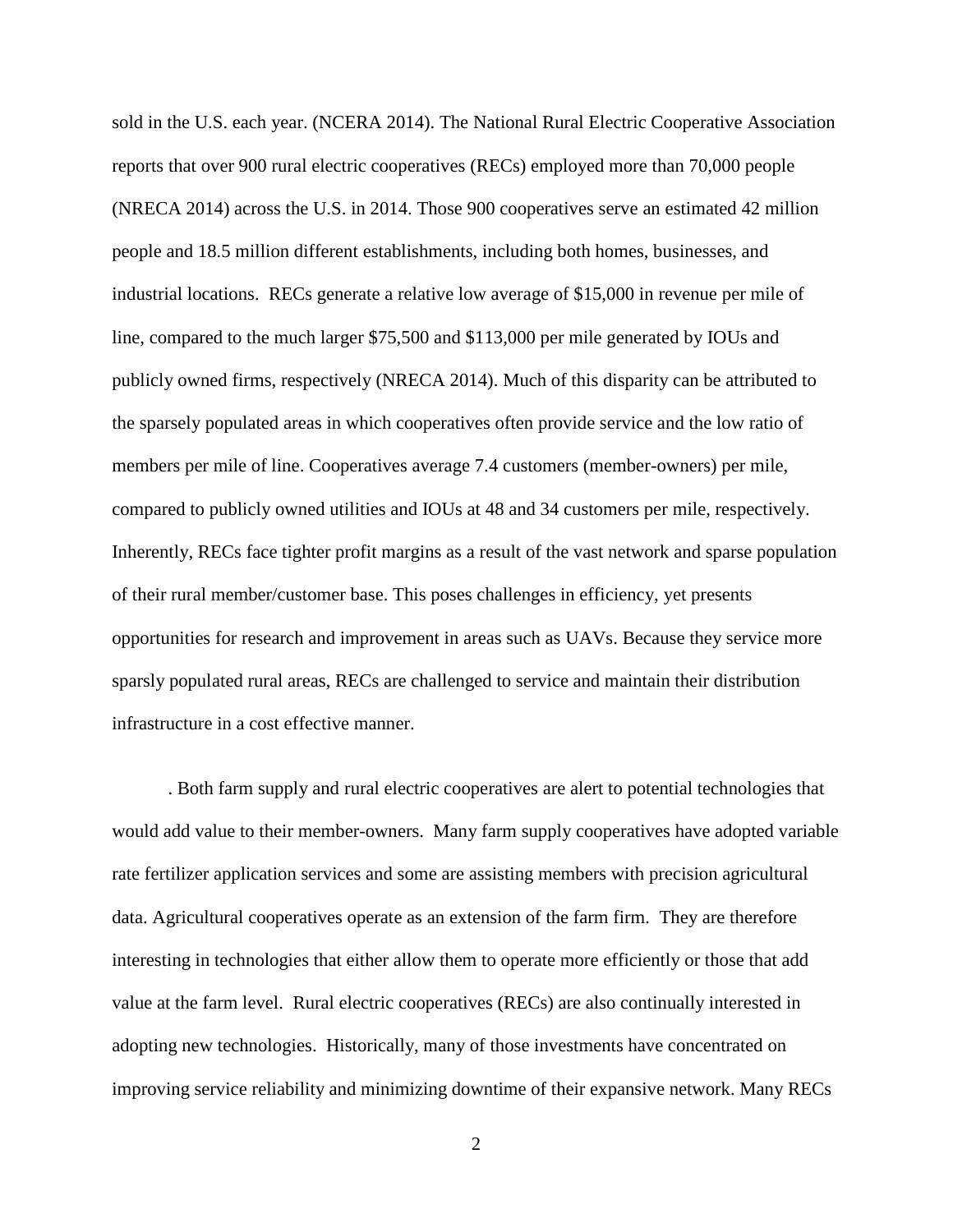have invested in renewable energy technologies and in "smart meters" that allow two way communications between the customer meter and the central system.

## *UAVs as a Proposed Alternative*

Because of these unique, yet interrelated goals mentioned above, both agricultural cooperatives and RECs could benefit from utilizing imagery and geospatial data relevant to their members' farms or electric distribution system, respectively. Many agricultural cooperatives are currently offering crop scouting services to visually inspect fields and improve management practices. However, manual crop scouting is labor intensive and results in human-error which can impact the effectiveness of the inspection process. The use of UAVs could add efficiency to the crop scouting operation by allowing the technician to rapidly identify potential problem areas in the field. Similarly, RECs practice routine line inspection primarily by driving through the distribution area and visually inspecting the line condition. Generation and transmission cooperatives (the centralized cooperatives that supply the power to the local RECs) may also use fixed wing and helicopter-aided inspection methods. However, those technologies are typically not practical at the local REC level. It is anticipated that unmanned aerial vehicles (UAVs) could increase the efficiency and precision of the inspection process. The use of a UAV could allow a technician to inspect line more rapidly and the UAV could also be outfitted with near infra red cameras that could potentially detect arching and other problems which are not obvious in visual inspection. In many areas, REC distribution lines are not accessible by roads. That necessitates the technician to walk the line or travel in an all terrain vehicle. UAV adoption could therefore also have advantages in worker safety. As a relatively new topic, little research exists in way of utilizing unmanned aircraft specifically in agricultural or rural electric cooperatives. However, some research does attempt to quantify and qualify some of the potential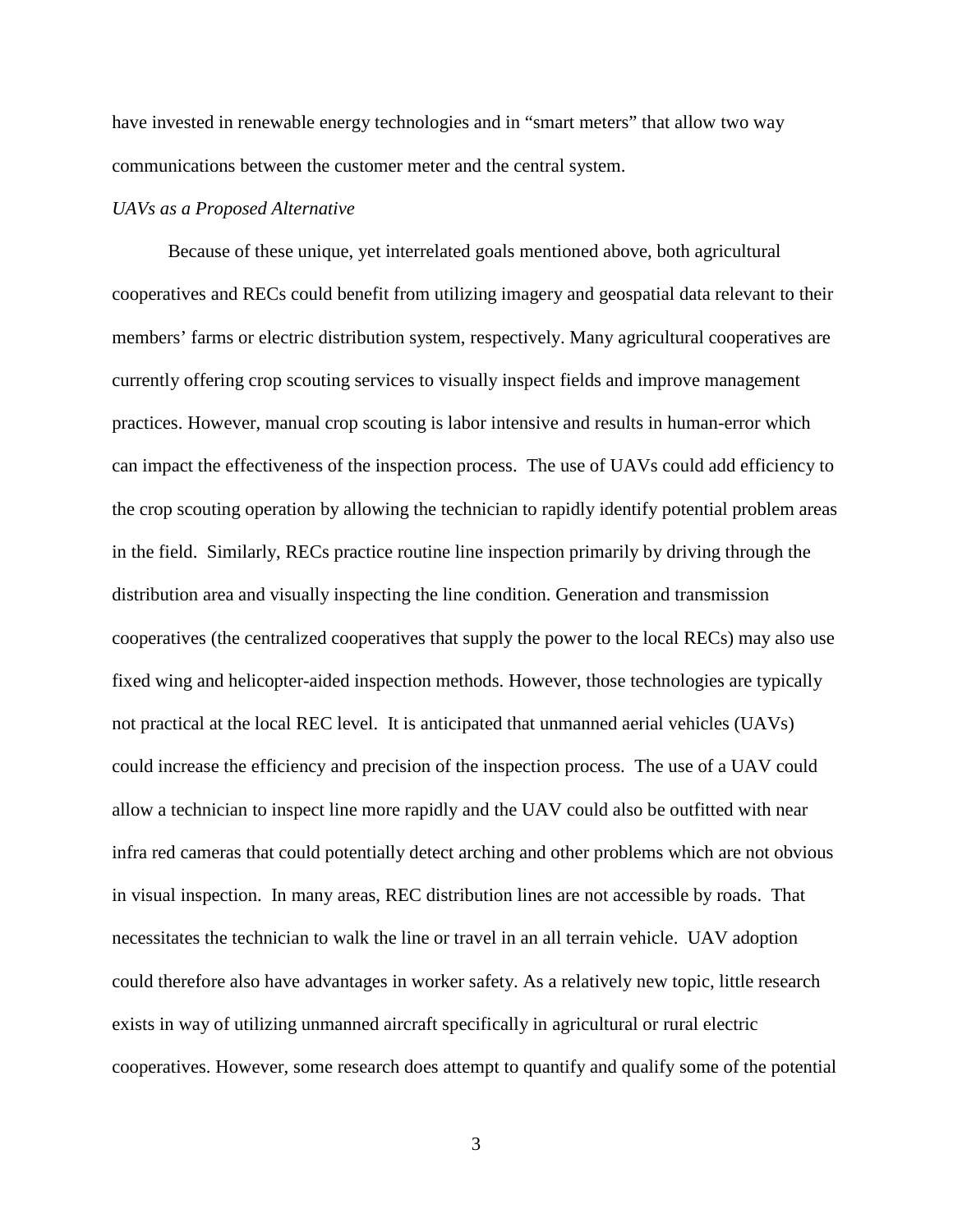uses, benefits, and limitations of UAVs in the broader realm of agriculture and the electric utility industry. That research proves to provide valuable insight into this area of interest.

#### *UAVs in Agriculture*

Dating back to as early as the 1950s, precision agriculture is a popularized management technique that has revolutionized the agriculture industry (Colewell 1956). By managing fields with spatial variability, there are potential savings on the efficient application of inputs such as herbicide and fertilizer. Crop scouting, also referred to as field scouting, is historically the method which producers would use to manually determine pest and weed pressure, among other things, to make recommendation on the application of inputs and other management decisions. However, manual crop scouting is time consuming and relies on random sampling which may produce inaccuracies through human-error.

With a recent rise in availability of commercial unmanned aircraft, agricultural cooperatives could potentially utilize UAVs as a precision agriculture technique to scout crops and obtain high resolution imagery, data, and information relative to pre-existing methods such as satellite imaging or manual crop scouting. This would be offered as a service to members (farmers) of agricultural cooperatives, much like existing crop scouting practices.

In their recent study, Zhang and Kovacs analyzed using small UAVs as a low cost alternative to more traditional precision agriculture methods (2012). Their research concluded that UAVs possess many benefits as a method of capturing geospatial data for precision agriculture, but high costs and unknown reliability may cause a lack of interest at the farm level. However in the four year gap between our research and that of Zhang and Kovacs, significant advancements in unmanned aircraft and sensing technologies have occurred. Furthermore, a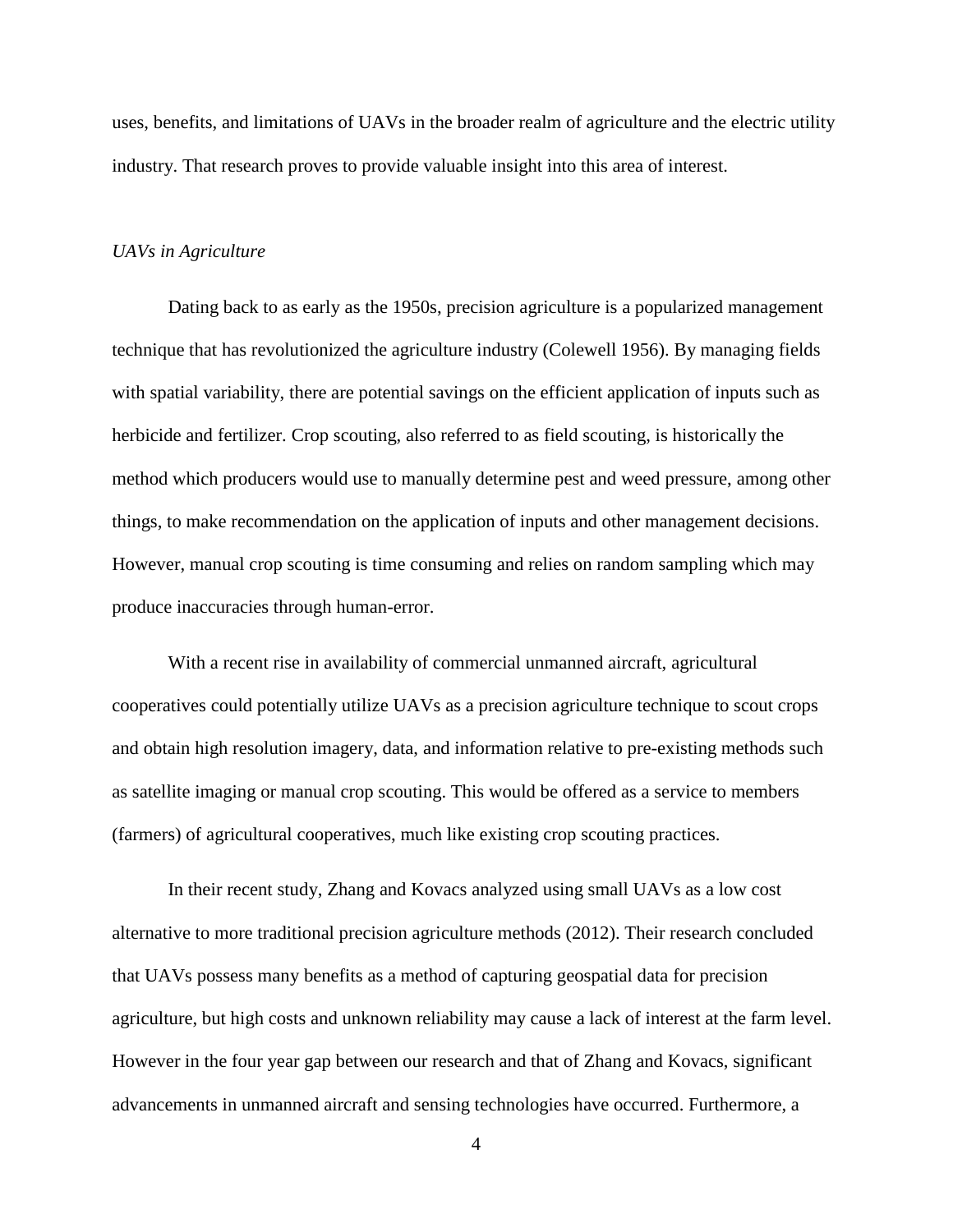different level of awareness is expected to exist as consumer "drones" have been popularized by the media. Mainstream non-ag entities such as Seattle, Washington based merchant Amazon.com, Inc. have created a buzz around the term "drone", referring to the polyonymous UAV (Huffington Post 2015). In response, survey results of Oklahoma agricultural cooperatives are included later in this paper to capture the awareness and interest levels of cooperative management.

Other research performed on Italian vineyards concluded that utilizing unmanned aircraft unmanned aircraft could significant improve sustainability, efficiency of inputs due to variable rate mapping, and improve overall profits for farmers (Primicerio et. al 2012). Like many common precision agriculture imagery techniques, they utilized the Normalized Difference Vegetation Index (NDVI) which indicates plants photosynthetic activity or simply "greenness." Other notable research conclusions included the significance of affordability and the simplicity and autonomy of unmanned aircraft operation.

Our research does capture some of the affordability aspect of the UAV initial costs. However, due to the structure of cooperative firms we anticipate initial costs to be less prohibitive as these costs are taken on by the cooperative and spread out over the memberowners. We also assume that simplicity is not a determining factor in this study as agriculturalspecific UAVs are now more prominent and refined than primitive, less-specialized models in 2012. Additionally, we assume that operators of the UAV will be trained individuals.

In terms of the uniqueness of the data produced by UAVS, the multispectral imaging produced by UAVs is typically of much higher quality than that of other imaging counterparts. The push for close-proximity measurements stems from the low spatial resolution and infrequency of temporal-data that satellite imagery currently provides in precision agriculture.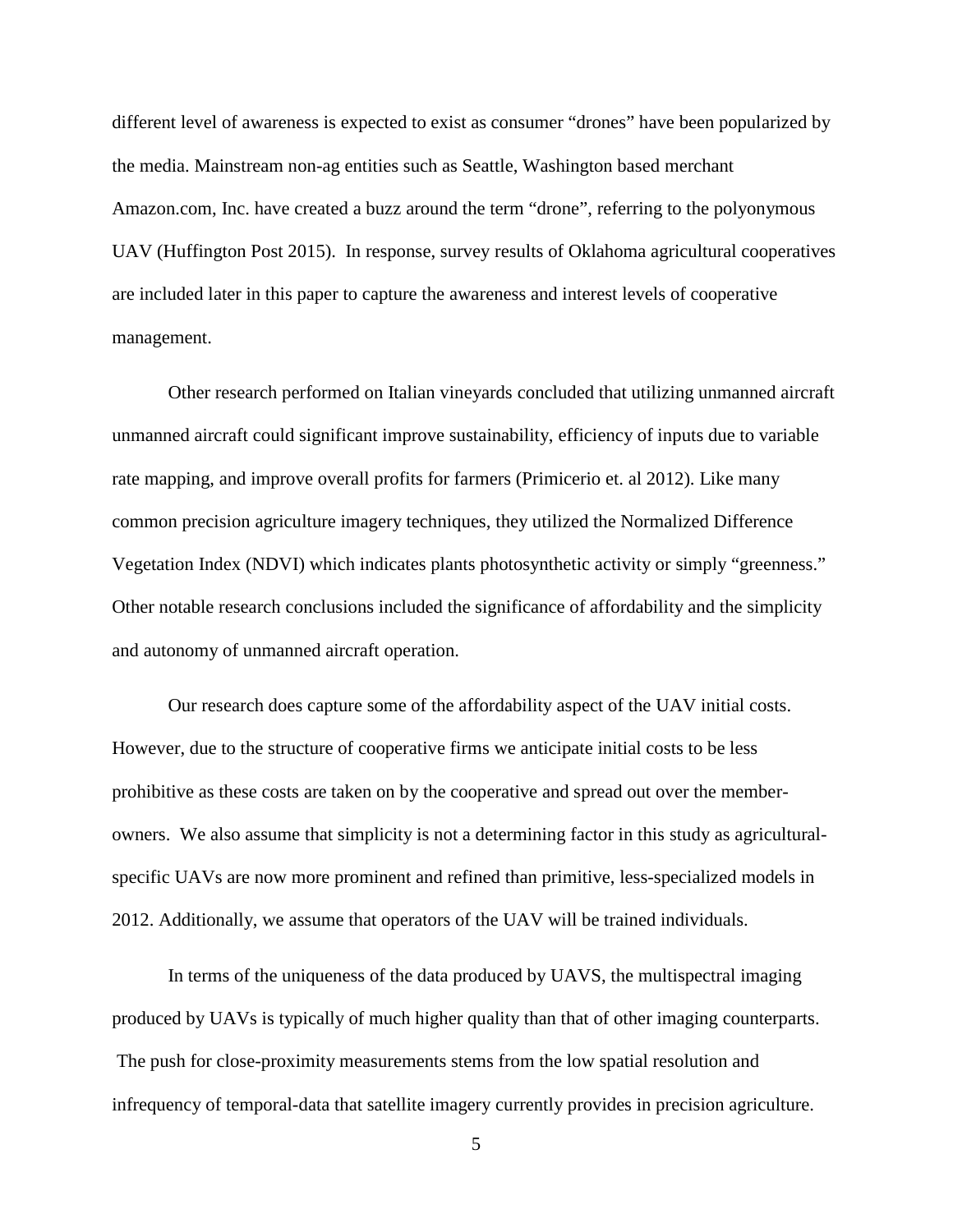Lelong et al. refer to this in their article assessing the sensor technology currently available in unmanned aircraft used in crop scouting of wheat fields (2008). Like the majority of literature available, their assessment targets capturing indices such as Normalized Difference Vegetation Index (NDVI), Soil-adjusted Vegetation Index (SAVI), Green Normalized Difference Vegetation Index (GNDVI), and Greenness Index (GI) to provide quantitative insight on plant health and progress through derived Leaf Area Indexing and Nitrogen Uptake maps. They concluded that cost-effective UAVs are indeed relevant and provide enough precision to continue research efforts.

Matese et al.further analyze the benefits and drawbacks of unmanned aircraft in precision agriculture (PA), versus using traditional manned aircraft and satellite imagery (2015). Like others, these authors used the NDVI derived from multispectral images to provide a basis in which to compare consistently across PA methods. They allude to the fact that satellite imagery can map large areas of cropland but does not always provide sufficient quality data for PA applications. Some issues with satellite imagery include low resolution (both spatial and temporal), coarse imagery. Therefore, satellite data may work in certain instances, but isn't always beneficial in an intra-season crop scouting sense. However, it can be beneficial for many other applications in agriculture.

The research by Matese et al. continued by stating that UAVs, satellites, and manned aircraft all possess distinct advantages and disadvantages (2015). The main differences include acquisition and processing costs, temporal and spatial resolution, coverage speed, and reliability (2015). Uniquely, these researchers performed a break-even analysis between UAVs, satellites, and manned aircraft imaging. Their analysis took the position of acquiring these images from a third-party expert, therefore ignoring initial costs taken on by the owner. However, pricing data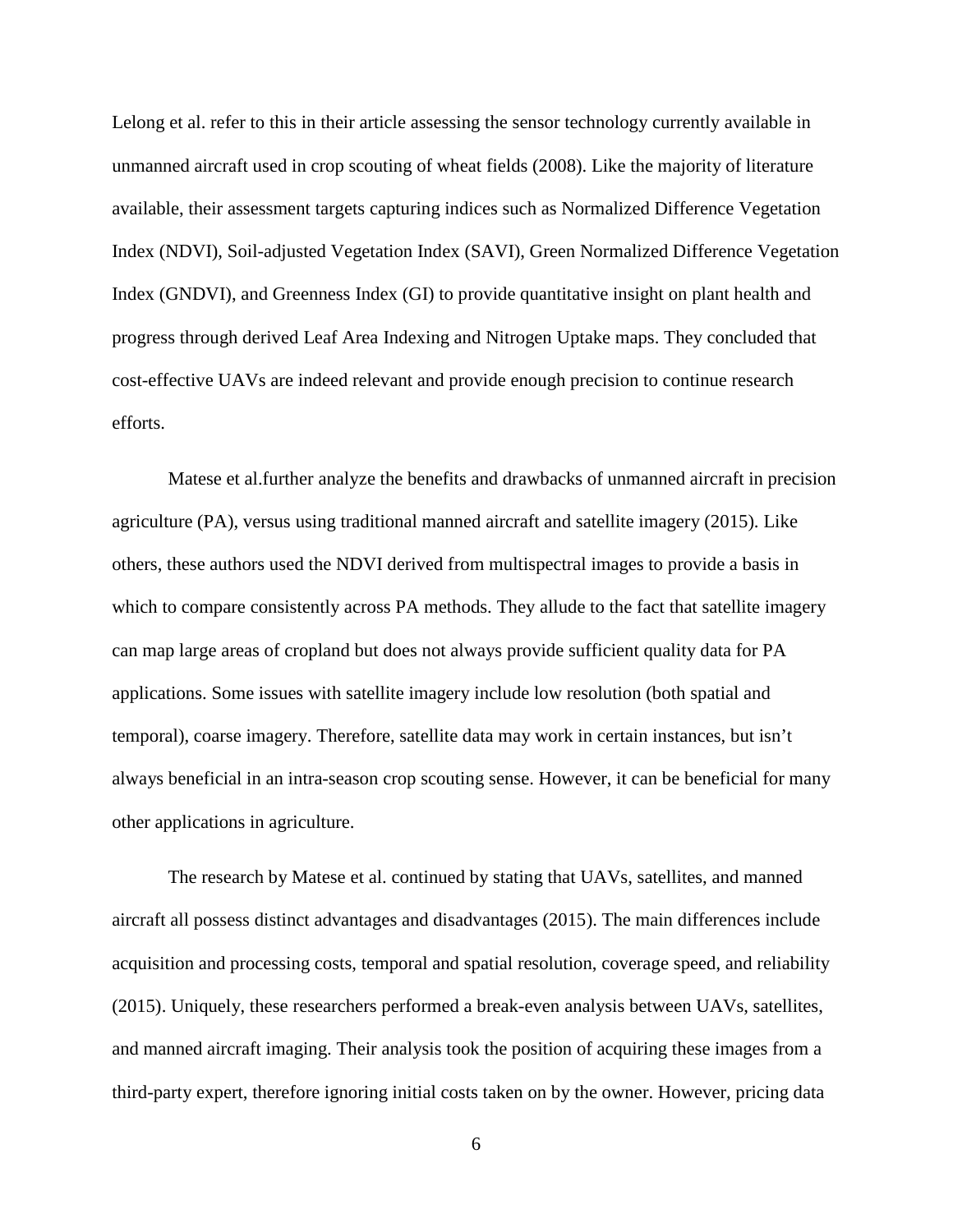would indicate that UAVs would rank among the lowest of the three alternatives in initial costs. Their results concluded that an area of slightly greater than five hectares (or 12.36 acres) was the break-even point of the three imaging alternatives. Beyond this point to at least 50 hectares (123.56 acres), satellite and manned aircraft were more economically efficient.

That research does provide valuable information, but is inadequate in certain areas for American production agriculture. Firstly, most U.S. crop producers exceed the five to 50 hectares this study encompasses. As these mechanisms are used over a larger acreage base, we assume different marginal operating costs of data acquisition for the next acre. Secondly, this research assumes a third party owning the UAV or other imaging device. If the cooperative is the owner and operator of the UAV, acquisition and processing fees should differ from those of a third-party contractor. Therefore, further research must be done to extend this thought process to the cooperative business model we analyze to reflect both ownership of the UAV and the larger acreage covered.

Although not specific to UAVs but certainly relevant to precision agriculture and agriculture sensing, several articles outline the use of other autonomous (robotic-type) vehicles in precision agriculture applications. One example by Pedersen, et. al performs a feasibility study of using autonomous vehicles equipped with sensor technology to determine the costeffectiveness of this alternative in croup scouting, weeding, and grass cutting on golf courses (2005). Although the construction of this autonomous vehicle differs from that of a UAV, the authors estimated a 20% reduction in robotic scouting costs over traditional methods. Additionally, the ability to produce weed maps created an anticipated 30-75% reduction in herbicide application costs, due to the ability to provide optimized variable-rate applications. It is anticipated that many of those estimates would be somewhat relevant in production of other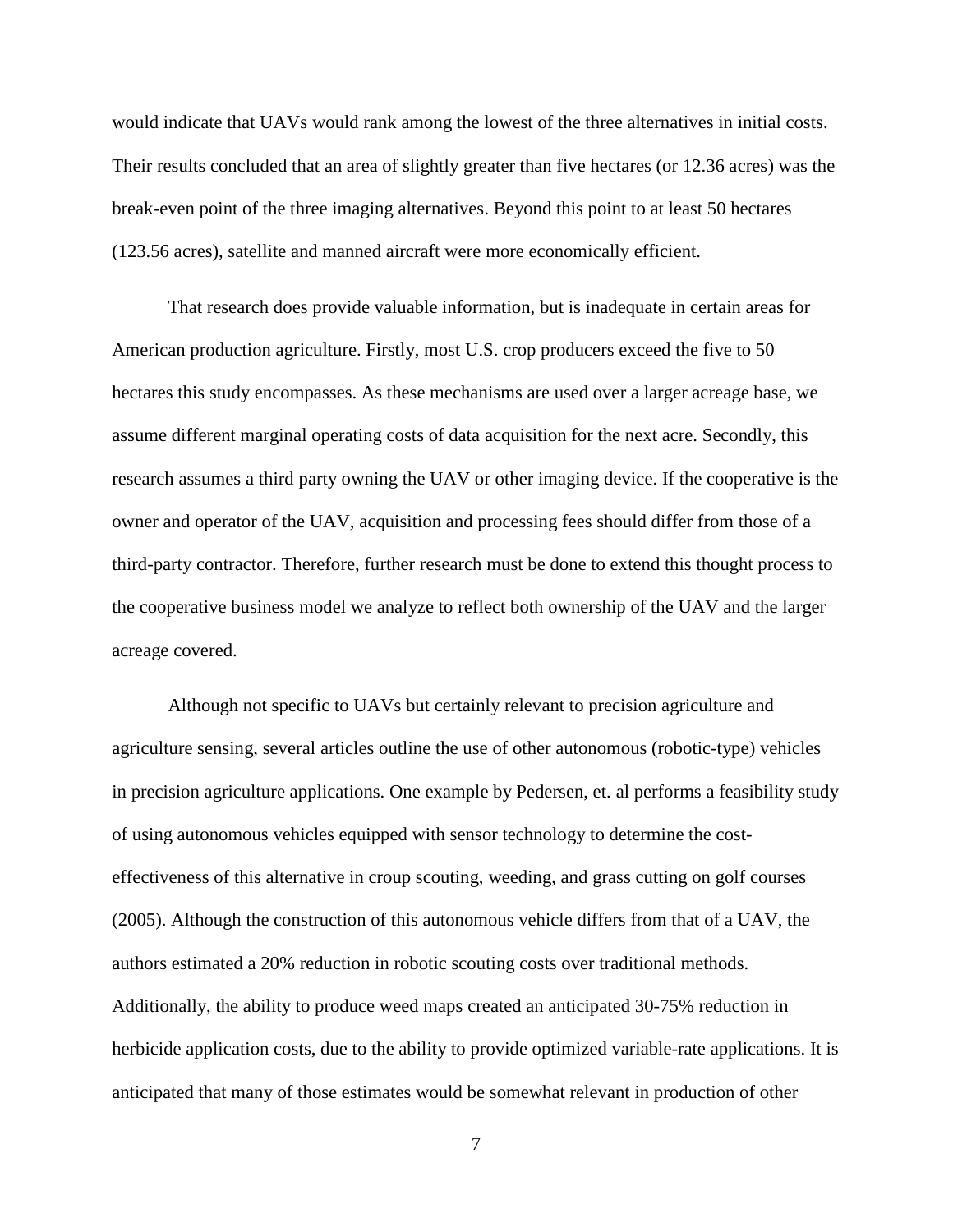agricultural crops. This provides additional validation for the further research of other autonomous vehicles (i.e. UAVs) in agriculture.

### *UAVs in Electric Utility Inspection*

Power line and right-of-way inspection is performed routinely by cooperatives as both a preventative measure within a vegetation management program and as a method of assessing damage in transmission and distribution power lines. In high voltage transmission lines, the North American Electric Reliability Corporation (NERC) ensures both cooperative and noncooperative electric utilities adhere to specified vegetation management guidelines to ensure overall grid reliability. Additionally, most cooperatives have their own protocol for inspection of lines and right-of-way. Traditional methods of inspection include visual inspection by trained linemen and helicopter-aided inspection. With the increase in available technology, research indicates that UAVs could perform many of these same tasks with added benefits.

Maintenance, repairs, and system interruptions make up a large portion of many cooperatives' budgets. Vegetation management programs, the maintenance of trees and other vegetation along the right-of-way, are estimated to comprise a \$7-10 billion industry annually (Russell, B. Don, et al. 2007.) These vegetation related outages make up a large portion of the total outages. This affects overall cooperative profitability (Russell, B. Don, et al. 2007.) Common issues in overhead power lines due to both vegetation and non-vegetation related incidents are cracks in insulators and corrosion or wind-induced damage to conductors, among many others (Aggarwal et. al 2000).

Because electric cooperatives often have a large portion of their infrastructure located in rural, difficult terrain, vegetation is often a significant concern for safety of both employees and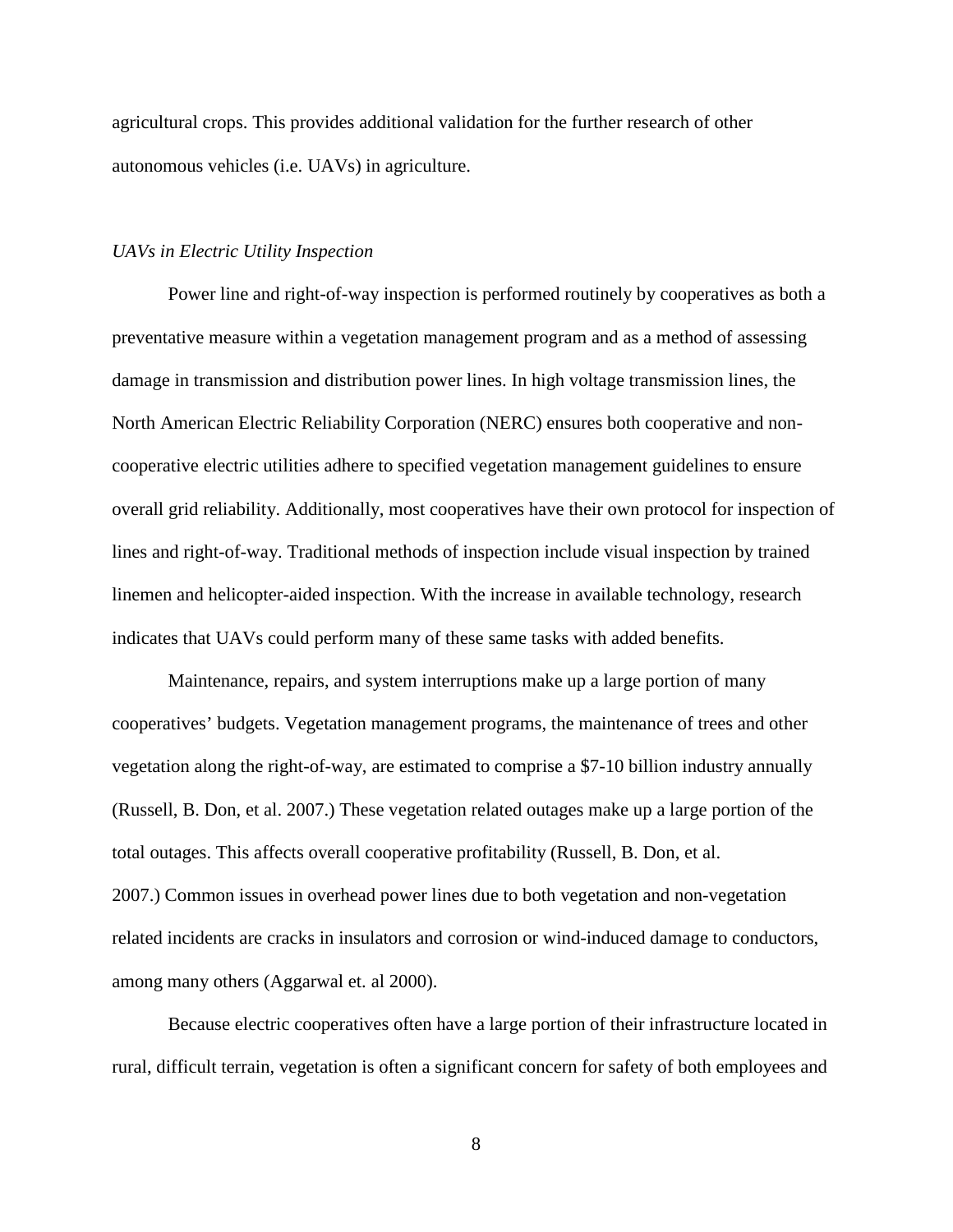residents. Although difficult to quantify, this is perhaps the greatest benefit of using UAVs in REC. Additionally, the increased vegetation provides higher likelihood of costly power outages. In states such as Oklahoma, adverse weather conditions often increase the amount of fallen trees which could potentially be identified before they enter the right-of-way by unmanned aircraft.

One of the primary issues with current inspection methods is that they are typically performed based upon a specified time, rather than need-based (Russell et al. 2007). Therefore, inefficiencies occur that could potentially be mitigated by the autonomy, speed, and low cost of unmanned aircraft compared to current practices (Li et al 2008). This would minimize the downtime, improve overall inspection speed, and ensure efficient use of labor and capital resources.

Katrasnik, Pernus, and Likar further describe some of the limitations of current inspection methods and propose the usage of automated systems such as automated helicopters (2010). Although regarded as relatively accurate for seeing surface level issues, some of the listed disadvantages of foot patrol (visual inspection) include: slow speed of inspection, monotony, subjectivity, and difficulty of noticing non-surface level issues (Katrasnik, Pernus, Likar 2010).

Although significantly less time-intensive, the authors go on to state that helicopter inspection is not typically as accurate and is far more expensive than foot patrolling. This formed the basis of their rationale behind researching both a flying (UAV) and climbing robot, which they deemed technically feasible. Their results show that UAVs provide at minimum the same accuracy as a manned helicopter at a lower cost.

One of the proposed benefits of UAVs over traditional inspection methods is the reduction in inspection time. A group of researchers in China proposed using a combination of fixed and rotary winged UAVs reduced inspection time and improved efficiency (Deng, et. al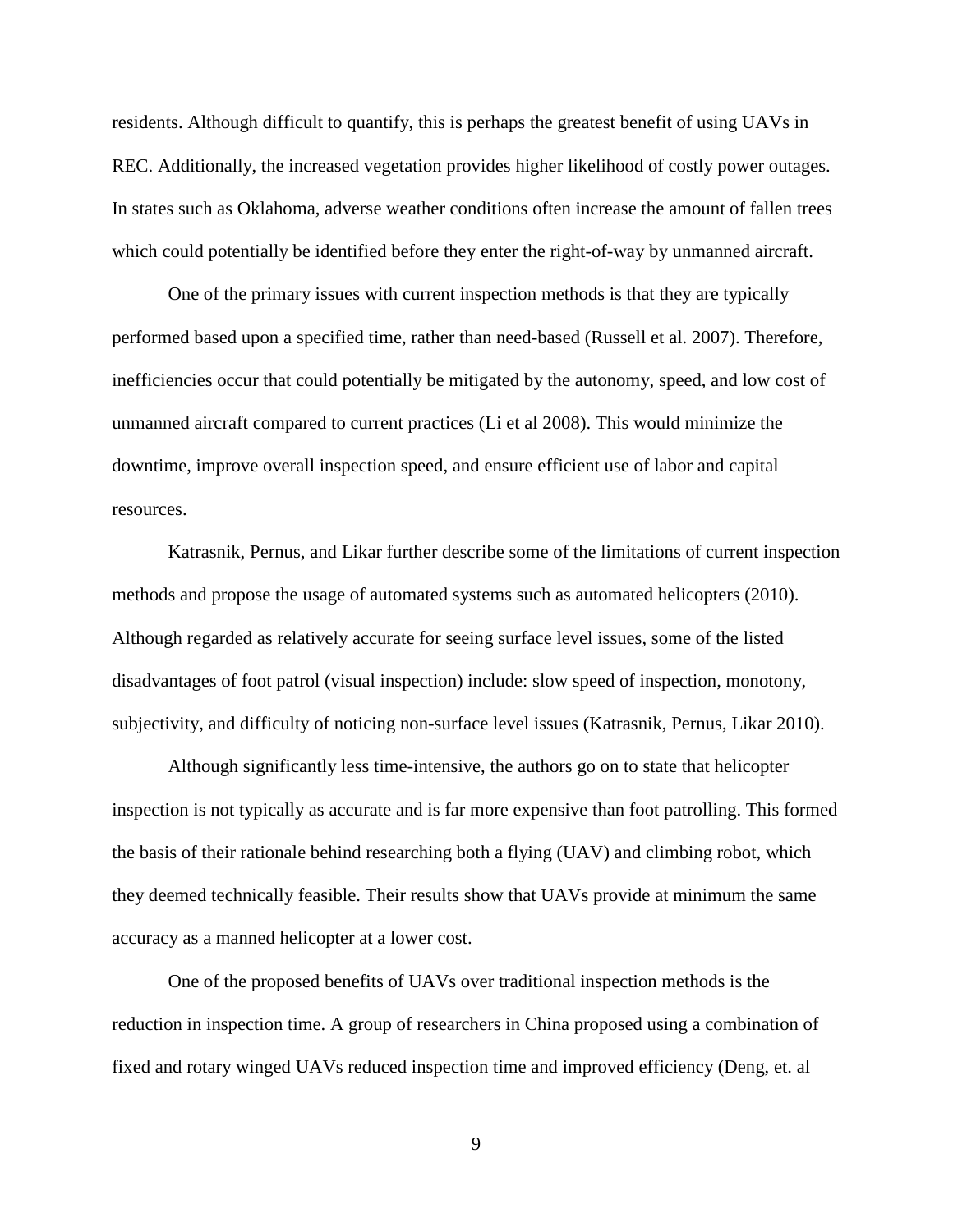2014). As our survey data shows later in this research, speed and timeliness of repairs are important to rural electric cooperative managers and, intuitively, cooperative members. An approach of utilizing a multi-platform team of unmanned aircraft and operators may have additional benefits over utilizing a singular UAV in this sense and should be considered when adopting UAV technology into a cooperative's inspection protocol.

#### *Regulatory and other Limitations*

One of the biggest limitations in the unmanned aerial vehicle market is the lack of clear, definitive regulations. Currently, the Federal Aviation Administration (FAA) classifies UAVs into three categories: public operations (government), civil operations (non-government), and model (hobbyist) aircraft (FAA 2016). Hobbyists must fly below an altitude of 400 feet, within line-of-sight, and must not generate an economic benefit from flying the aircraft. These model aircraft must be registered by the FAA for a nominal fee.

Outside of hobbyist aircraft, an exemption must be made. For public operations, this means a certificate of authorization (COA) must be issued. For civil operations, the most common exemption is the Section 333 Exemption--this would commonly apply to entities within our study. Additionally, civil operations can apply for a special airworthiness certificate (FAA 2016).

While much hypothetical research has been done proving their technical relevance, little known field testing of UAVs in electric utilities has been done. This is largely due to strict governing of unmanned aerial vehicles in the United States. However, in June of 2014, the FAA granted a Special Airworthy Certificate to the California investor-owned-utility San Diego Gas and Electric for UAV research purposes (SDG&E 2015).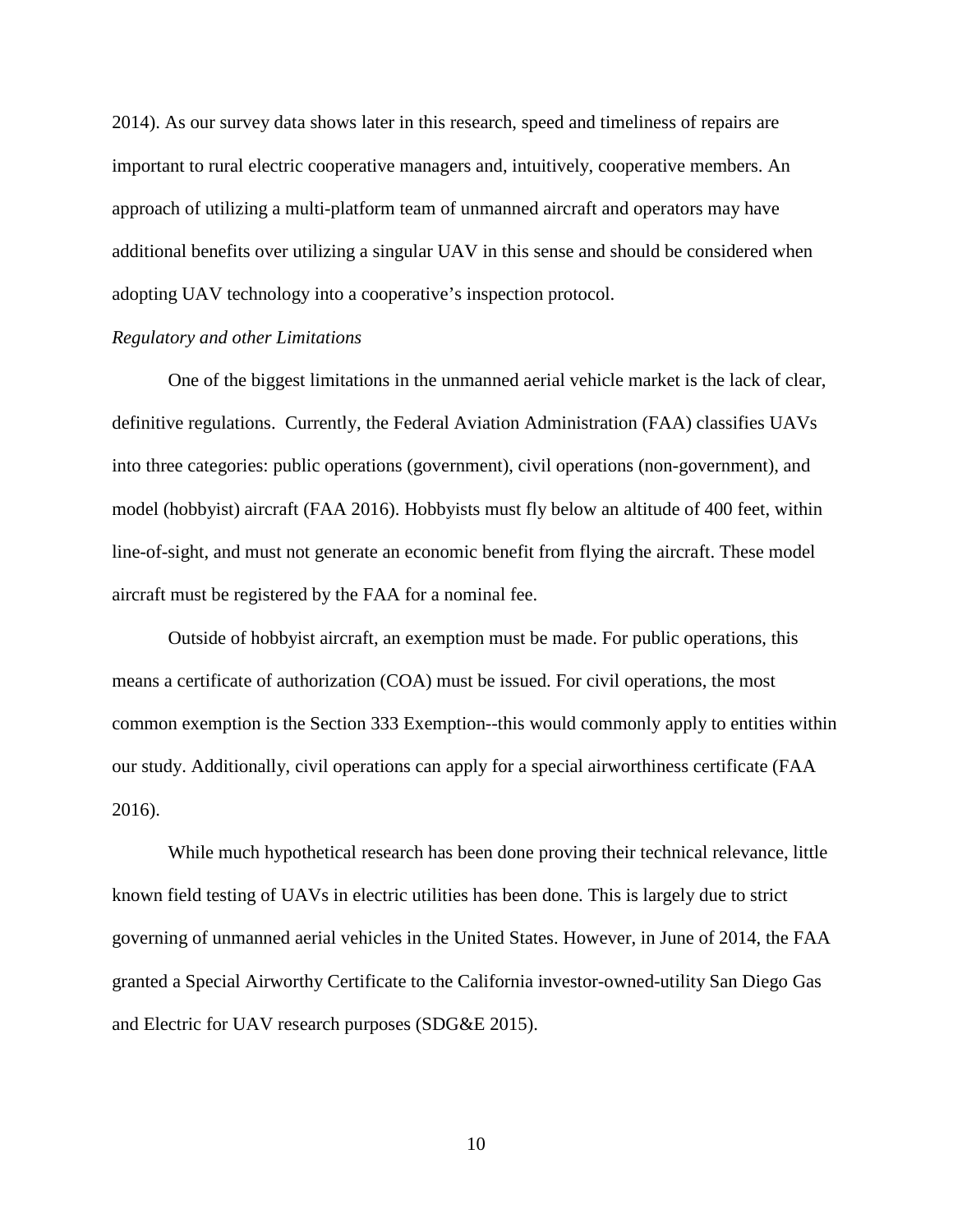This exemption is the first of its kind given to a utility company for research and testing. Using a relatively small UAV of 16 inches in diameter and under one pound in weight, SDG&E states that UAVs present numerous benefits to day to day operations in their energy firm. Five of those outlined explicitly were: advantages in inspection ability, enhanced safety, timeliness of power restoration, situational awareness for employees, and improved environmental protection (SDG&E 2015).

### **Objectives**

The broad objective of this research is to determine the potential effectiveness of unmanned aerial vehicles as a method of crop scouting for agricultural cooperatives and line inspection for rural electric cooperatives. Specific objectives include: (1) determine the increased level of productivity required to make UAVs a viable alternative for crop scouting within agricultural cooperatives, (2) determine the increased level of productivity required to make UAVs a viable alternative for line inspection within rural electric cooperatives, (3) identify cooperative management's knowledge and perception of UAVs, and (4) determine which potential UAV uses appeal to management of each cooperative industry most.

# **Methods and Procedures**

#### *Surveys*

A16-question surveyed was distributed in person to managers of 29 Oklahoma agricultural cooperatives at an annual retreat of Oklahoma Ag Cooperative Council members. This survey measured the quantity of acres scouted annually (if any), knowledge of UAVs, interest in specific potential UAV benefits, and the interest level in further education. An 83% (24 cooperatives) response rate was achieved in this survey.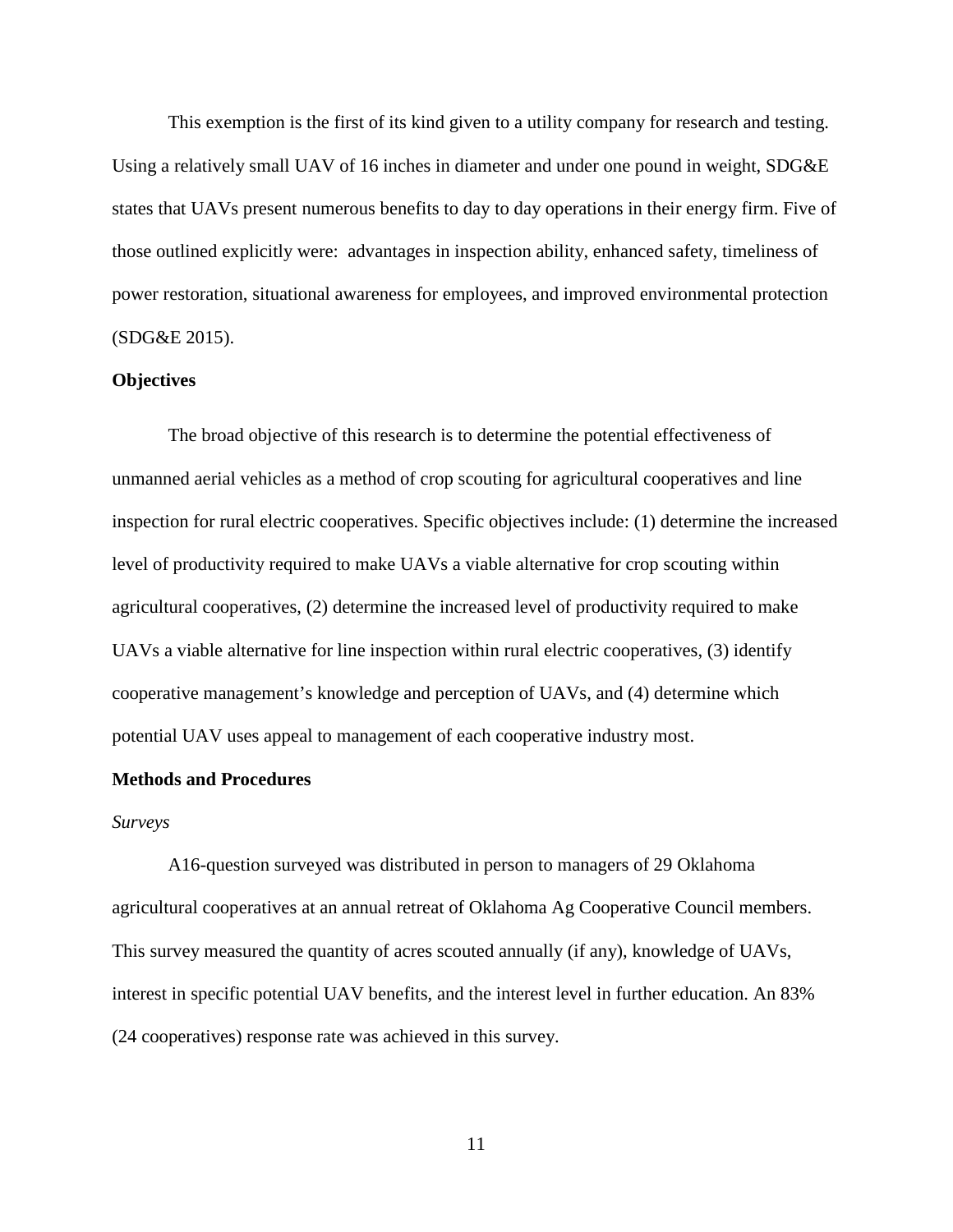Similarly, a 16-question online survey was disseminated to managers of distribution rural electric cooperatives in Oklahoma. Question types paralleled those in the agricultural cooperative survey with industry-specific questions differing. Managers' level of understanding, interest, and scope of their current inspection protocol was assessed in this survey. Out of the 28 transmission cooperatives, responses from 20 managers were received for a 71% response rate.

#### *Efficiency Analysis*

Using data collected from the surveys, annual costs of crop scouting and annual costs of line inspection were estimated using mean information from the survey respondents. Wage data was used from the statewide associations of each respective cooperative industry. The Internal Revenue Service mileage rate for 2016 of \$0.54 per mile was used to capture vehicular costs. From those cost estimates and business volume levels, annual cash flows were then constructed using a \$15,000 UAV over a three year lifespan with a \$3,000 salvage value. Six target IRR values were selected and the level of efficiency improvement (% time reduction) needed to reach those IRR levels was solved for using Equation 1 below

$$
Equation 1:0 = \sum_{t=0}^{n} \frac{CF_t}{(1+IRR)^t} ,
$$

where  $t$  is the time at which cash flow  $CF_t$  occurs. IRR can further be defined as the rate of return such that the sum of the present values of all cash flows equals zero.

### **Results**

#### *Survey Knowledge and Interest Levels*

Surveys of both agricultural and rural electric cooperative managers revealed a generally low level of UAV knowledge, with electric cooperatives responding at a slightly higher level of understanding than the agricultural cooperatives (Figure 1).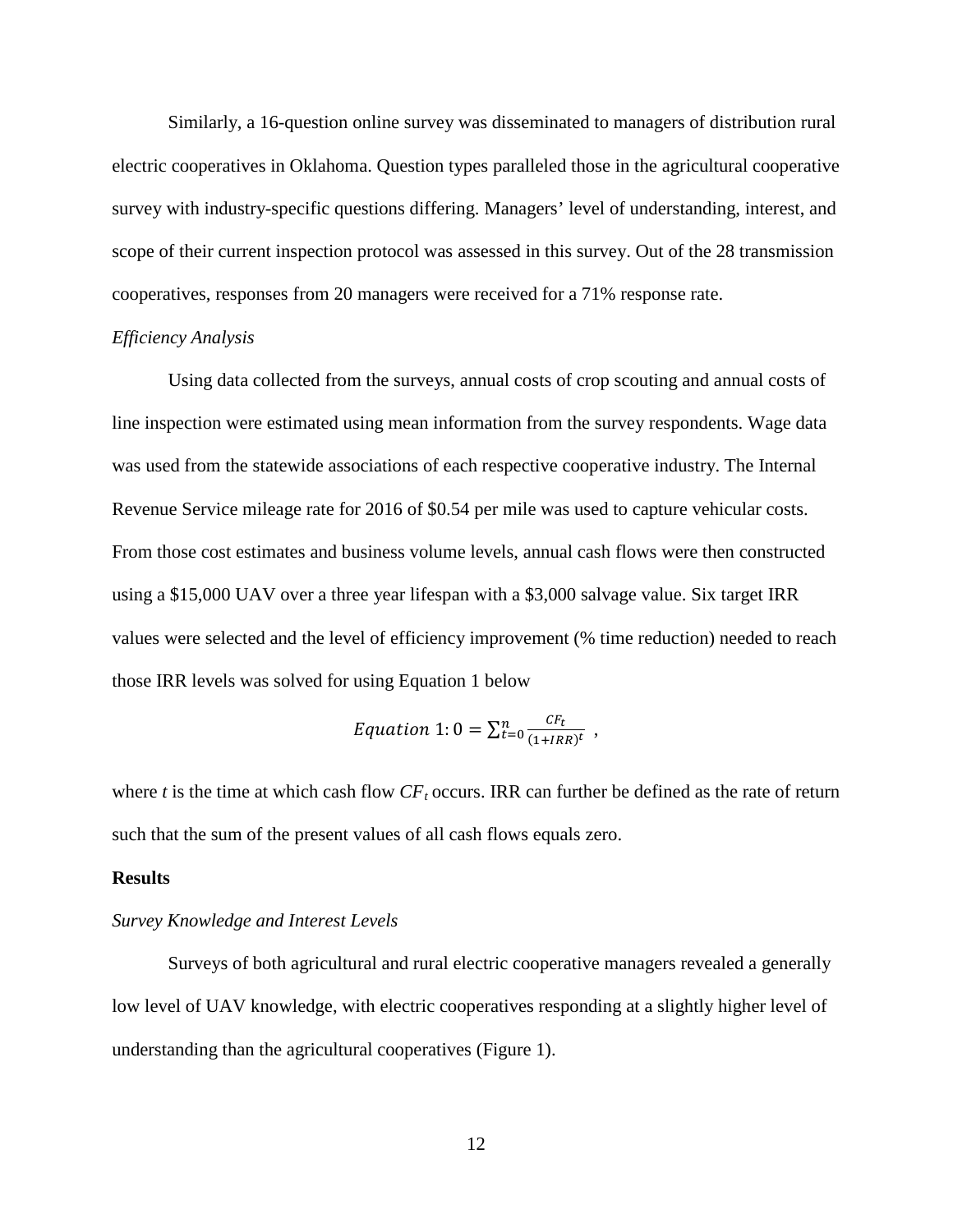

Despite the relatively low knowledge levels, management of both firms showed significant interest in this technology. In Figure 2 below, mean responses from a 0-10 scale with corresponding values of "Not at All Interested" to "Extremely Interested." are reported for electric cooperative managers on six potential UAV uses. Accessing difficult terrain ranked as the highest mean interest amongst the respondents.

| <b>Description</b>                                  | N  | <b>Mean Response*</b> |
|-----------------------------------------------------|----|-----------------------|
| <b>Accessing Difficult</b>                          |    |                       |
| Terrain                                             | 18 | 6.33                  |
| Locating "Problem"                                  |    |                       |
| Areas"                                              | 18 | 6.06                  |
| Site-Specific Inspection                            | 18 | 6.06                  |
| Thermal Imaging                                     | 18 | 5.78                  |
| <b>High Resolution</b>                              |    |                       |
| Still/Video Imagery                                 | 18 | 5.67                  |
| <b>Identifying Vegetation</b>                       |    |                       |
| Conditions                                          | 18 | 5.17                  |
| $*$ $\cap$ 10 $\Gamma$ <sub>22</sub> 1 <sub>2</sub> |    |                       |

| <b>Figure 2: Rural Electric Cooperative UAV</b> |  |
|-------------------------------------------------|--|
| <b>Interest Levels</b>                          |  |

\*0-10 Scale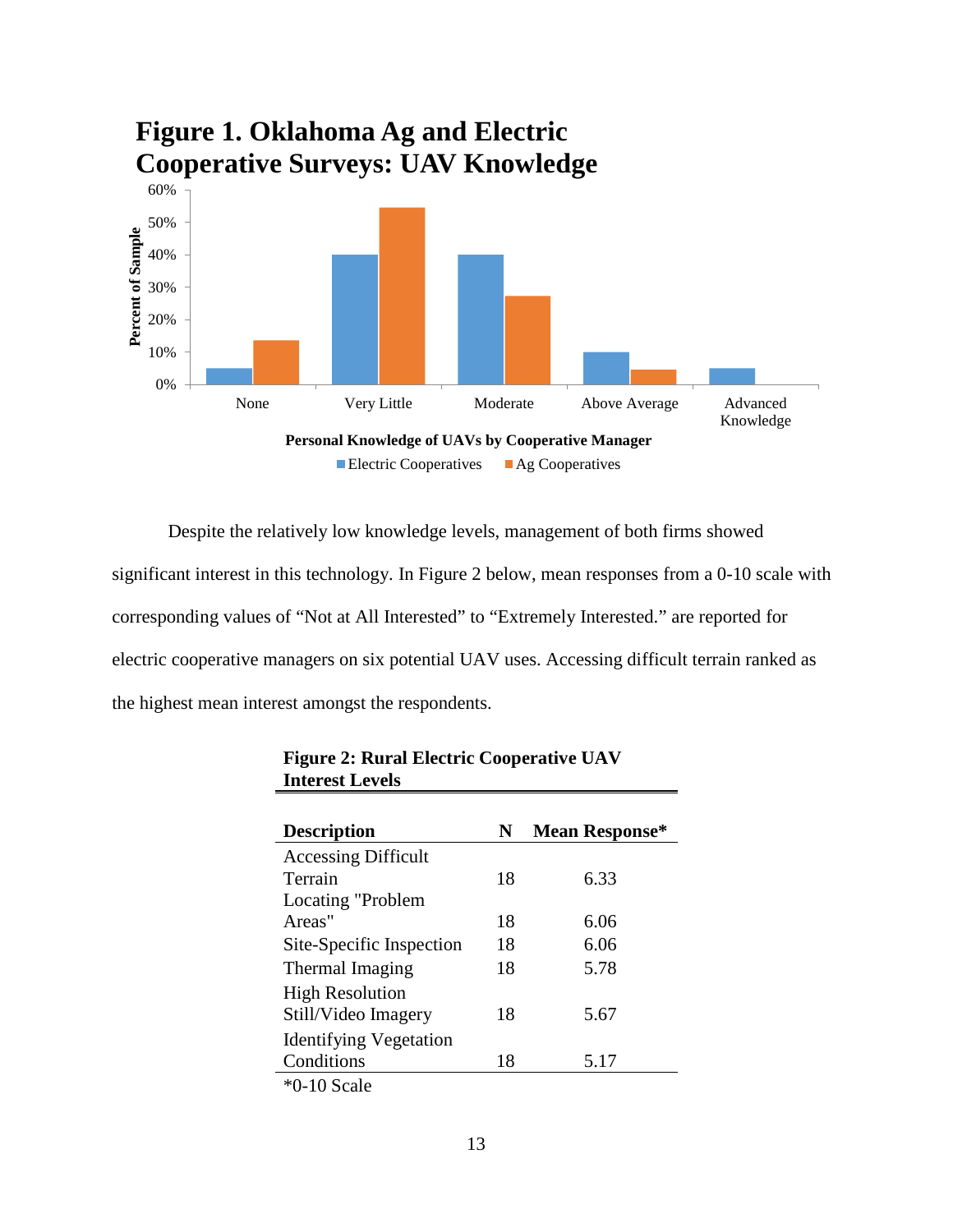Not unlike the electric cooperatives, agricultural cooperatives were provided with a similar set of questions which elicited interest levels of management. Five potential uses were outlined on a five-point scale from "Not at All Interested" to "Extremely Interested." Managers proved most interested in estimating weed-pressure through this technology as seen in Figure 3 below.

| <b>Description</b>                    | N  | Mean<br>Response* |
|---------------------------------------|----|-------------------|
| Assessing plant<br>drought and stress | 22 | 3.36              |
| Site-Specific<br>Imaging              | 22 | 3.09              |
| <b>Weed Pressure</b><br>Estimation    | 22 | 3.63              |
| <b>Yield Estimation</b>               | 22 | 3.59              |
| Nitrogen<br>Recommendations           | 22 | 3.86              |
| $* 1-5$ Scale                         |    |                   |

# **Figure 3. Agricultural Cooperative UAV Interest Levels**

### *Efficiency Analysis Results*

Using mean cost and business volume data for Oklahoma agricultural and electric cooperatives surveyed, the target internal rate of return levels were achieved by solving for the time reduction needed. Figure 4 depicts the time reduction needed for both REC and ag cooperatives. A lifespan of three years was chosen as UAV technology is rapidly improving, as are the needs of cooperative firms. An initial investment of \$15,000 was chosen as a wide range of UAV costs exists in the marketplace.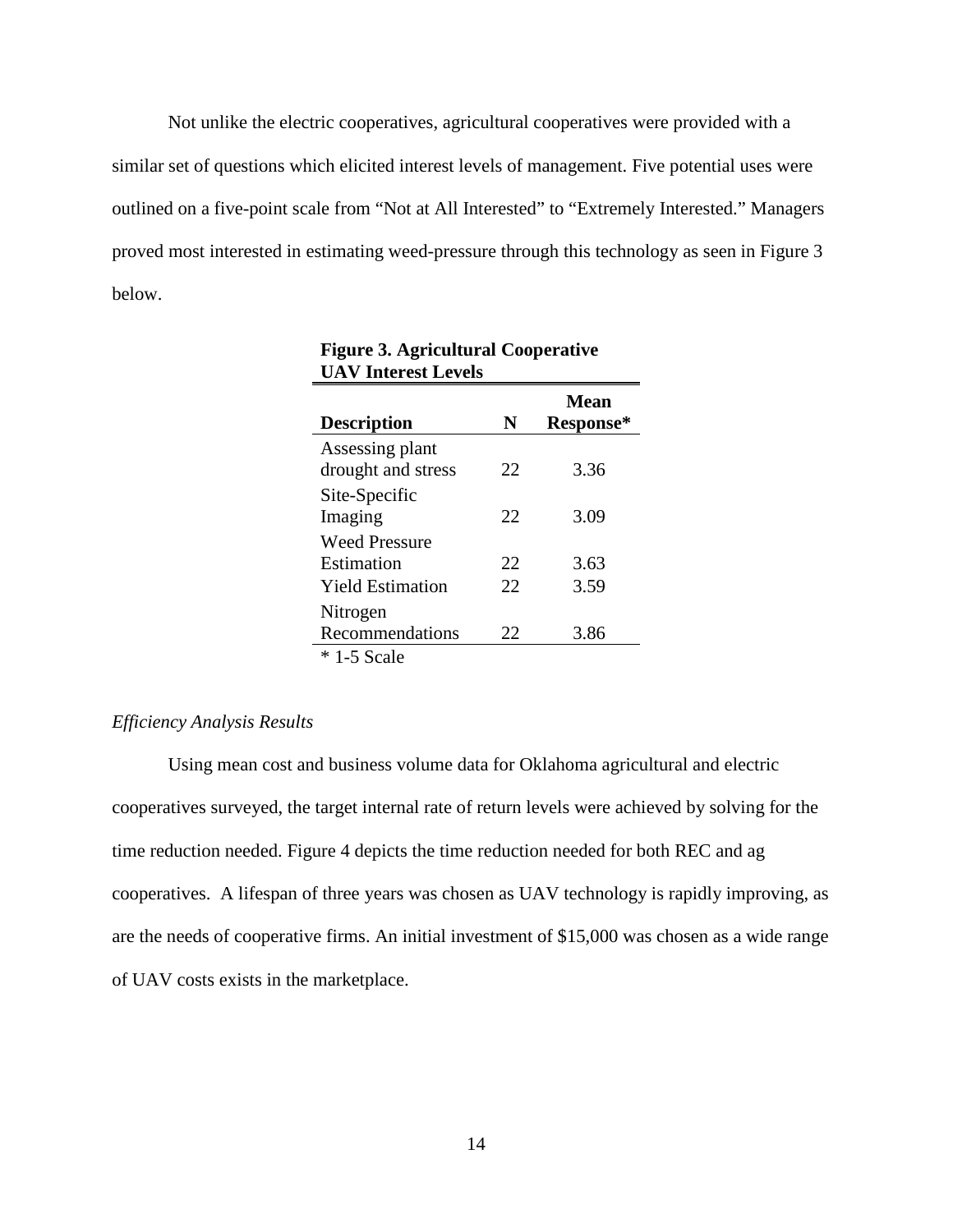| Target IRR*                                                                       | % Efficiency Improvement<br><b>Required (Time)</b> |                     |  |  |
|-----------------------------------------------------------------------------------|----------------------------------------------------|---------------------|--|--|
|                                                                                   | <b>Rural Electric</b>                              | <b>Agricultural</b> |  |  |
| 5.00%                                                                             | 8.64%                                              | 16.60%              |  |  |
| 10.00%                                                                            | 9.72%                                              | 18.68%              |  |  |
| 15.00%                                                                            | 10.82%                                             | 20.79%              |  |  |
| 20.00%                                                                            | 11.94%                                             | 22.94%              |  |  |
| 25.00%                                                                            | 13.08%                                             | 25.13%              |  |  |
| 50.00%                                                                            | 19.02%                                             | 36.53%              |  |  |
| *Assuming Initial Investment: \$15,000 Salvage<br>Value (end of year 3): $$3,000$ |                                                    |                     |  |  |

| Figure 4. Estimated Internal Rate of Return on |  |
|------------------------------------------------|--|
| UAV Investment for REC and Ag Cooperatives     |  |

## **Conclusion**

As a whole, managers of both rural electric and agricultural cooperatives have a relatively low level of UAV knowledge, yet an eminent interest in using them. Survey data show that there are, indeed, some barriers to adoption and skeptics of this growing technology. Modeling suggests that financially UAVs could be a viable option at an IRR of 15% if they improved efficiency levels in RECs and agricultural cooperatives by approximately 11% and 21%, respectively. Rural electric cooperatives find it easier to justify the cost saving model as current inspection practices are very labor intensive. Agricultural cooperatives would need a higher level of efficiency from UAVs to justify the model. By increasing fee-based scouting volume, agricultural cooperatives may be able to improve feasibility levels. Further research and field testing could be done to extend on this idea.

With regards to education, rural electric cooperatives appeared to have a somewhat higher level of knowledge and interest in adopting this technology. This may be attributed to the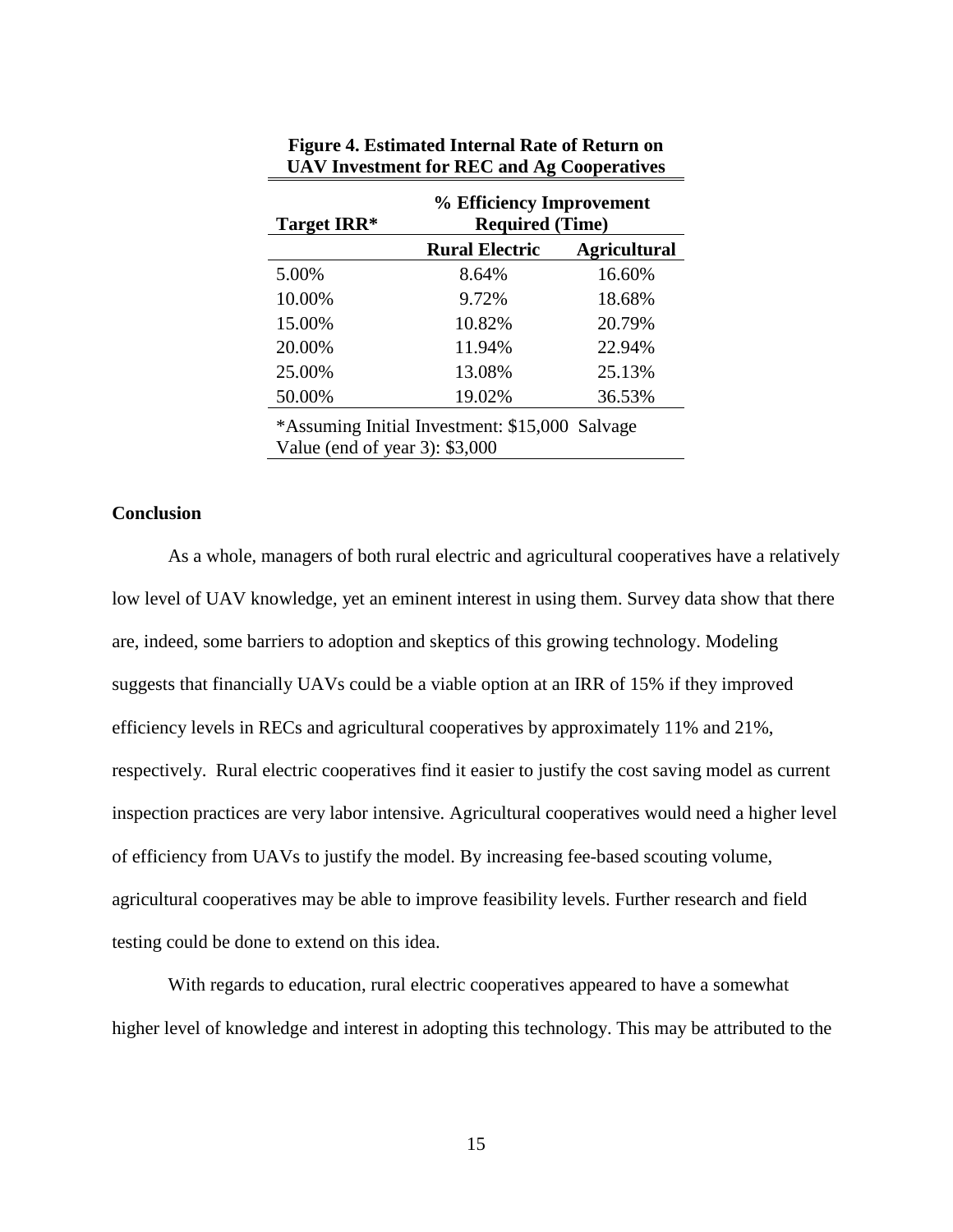proposed improvement in safety of employees and members alike. Some of the greatest benefits from UAVs may not be realized in a financial sense.

Finally, limitations on usage persist as the FAA continues strict regulation on the industry. Regulatory impacts could hinder or accelerate progress in this area of interest and should be analyzed as FAA rulings continue to develop and are modified.

## **References**

- Aggarwal, R. K., et al. 2000. "An overview of the condition monitoring of overhead lines." *Electric Power systems research* 53.1:15-22.
- Association for Unmanned Vehicle Systems International. 2013. "The Economic Impact of Unmanned Aircraft Systems Integration in the United States" AUVSI, Washington DC, March.
- Colwell, R.N.1956. "Determining the prevalence of certain cereal crop diseases by means of aerial photography." University of California.
- Deng, Chuang, et al. 2014. "Unmanned Aerial Vehicles for Power Line Inspection: A Cooperative Way in Platforms and Communications." *Journal of Communications* 9.9: 687-692.
- Federal Aviation Administration. 2016. "Unmanned Aerial Systems" FAA, January. Internet Site: https://www.faa.gov/uas/ (Accessed January 17, 2016).
- Katrašnik, J., F. Pernuš, & B. Likar. 2010. "A survey of mobile robots for distribution power line inspection." *Power Delivery, IEEE Transactions* 25(1): 485-493.
- Lelong, Camille CD, et al. 2008. "Assessment of unmanned aerial vehicles imagery for quantitative monitoring of wheat crop in small plots." *Sensors* 8.5: 3557-3585.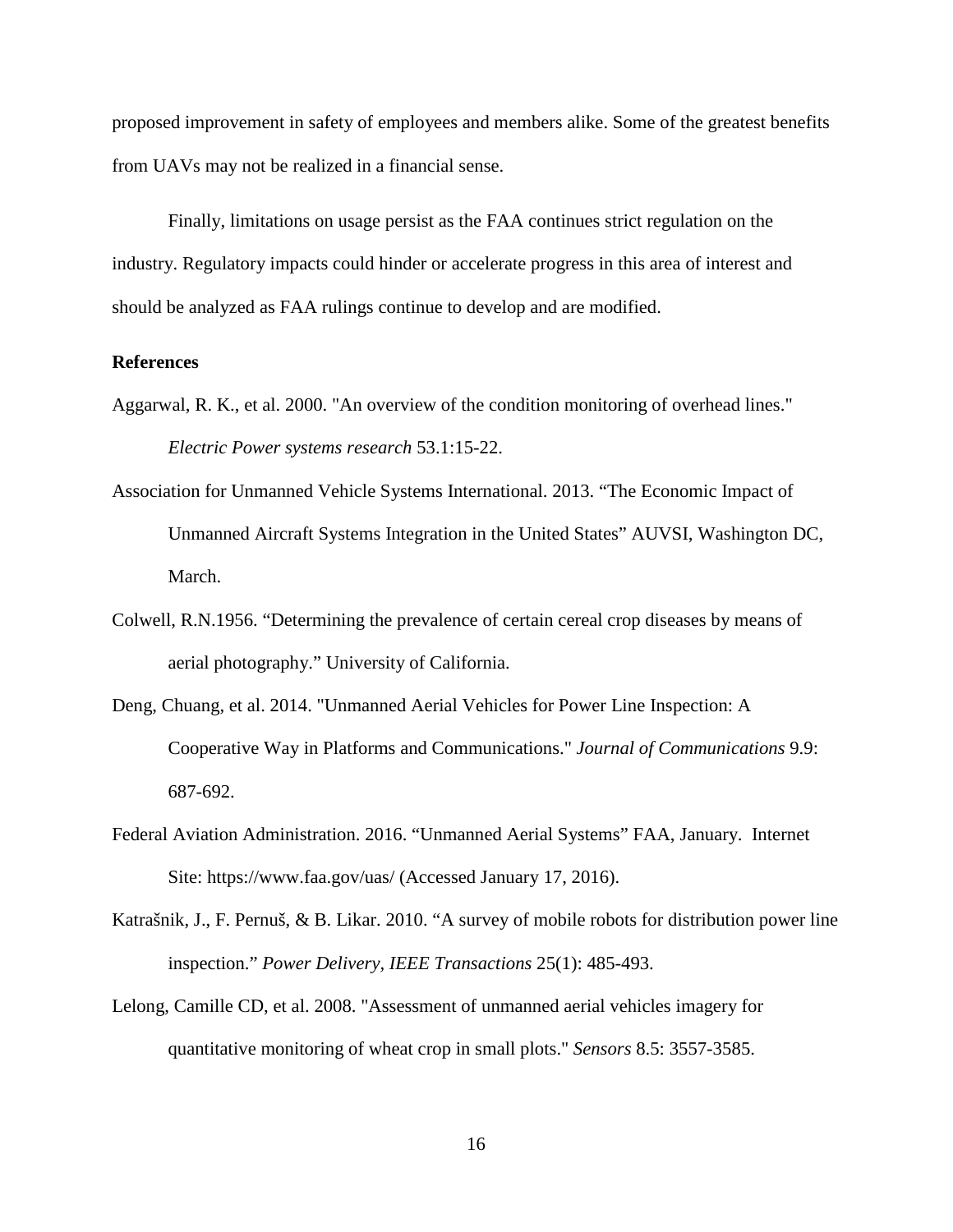- Li, Zhengrong, et al. 2008. "Knowledge-based power line detection for UAV surveillance and inspection systems*."* Paper Presented at Image and Vision Computing 23rd Annual International Conference, New Zealand.
- Matese, Alessandro, et al. 2015. "Intercomparison of UAV, Aircraft and Satellite Remote Sensing Platforms for Precision Viticulture." *Remote Sensing* 7.3: 2971-2990.
- Mazza, E. 2015. "See the Amazon Drone That Will Deliver In 30 Minutes Or Less" Huffington Post, November. Internet Site: [http://www.huffingtonpost.com/entry/amazon-prime-air](http://www.huffingtonpost.com/entry/amazon-prime-air-drone-video_565be125e4b079b2818abd55)[drone-video\\_565be125e4b079b2818abd55](http://www.huffingtonpost.com/entry/amazon-prime-air-drone-video_565be125e4b079b2818abd55) (Accessed January 17, 2016).
- Moran, M. Susan, Yoshio Inoue, and E. M. Barnes. 1997. "Opportunities and limitations for image-based remote sensing in precision crop management." *Remote Sensing of Environment* 61.3 (1997): 319-346.
- National Rural Electric Cooperative Association. 2014. "America's Cooperative Electric Utilities: The Nation's Consumer Owned Electric Utility Network." Arlington, VA. March.
- Pedersen, Søren Marcus, et al. 2005. "Agricultural robots: an economic feasibility study." *Precision Agriculture* 5: 589-595.
- Primicerio, Jacopo, et al. 2012. "A flexible unmanned aerial vehicle for precision agriculture." *Precision Agriculture* 13.4: 517-523.
- Russell, B. Don, et al. 2007. "Reliability based vegetation management through intelligent system monitoring." Unpublished. Texas A&M University.
- San Diego Gas & Electric. 2015. "Unmanned Aerial Vehicle Program Fact Sheet" San Diego Gas & Electric, June. Internet Site: <http://www.sdge.com/key-initiatives/uas> (Accessed January 28, 2016).